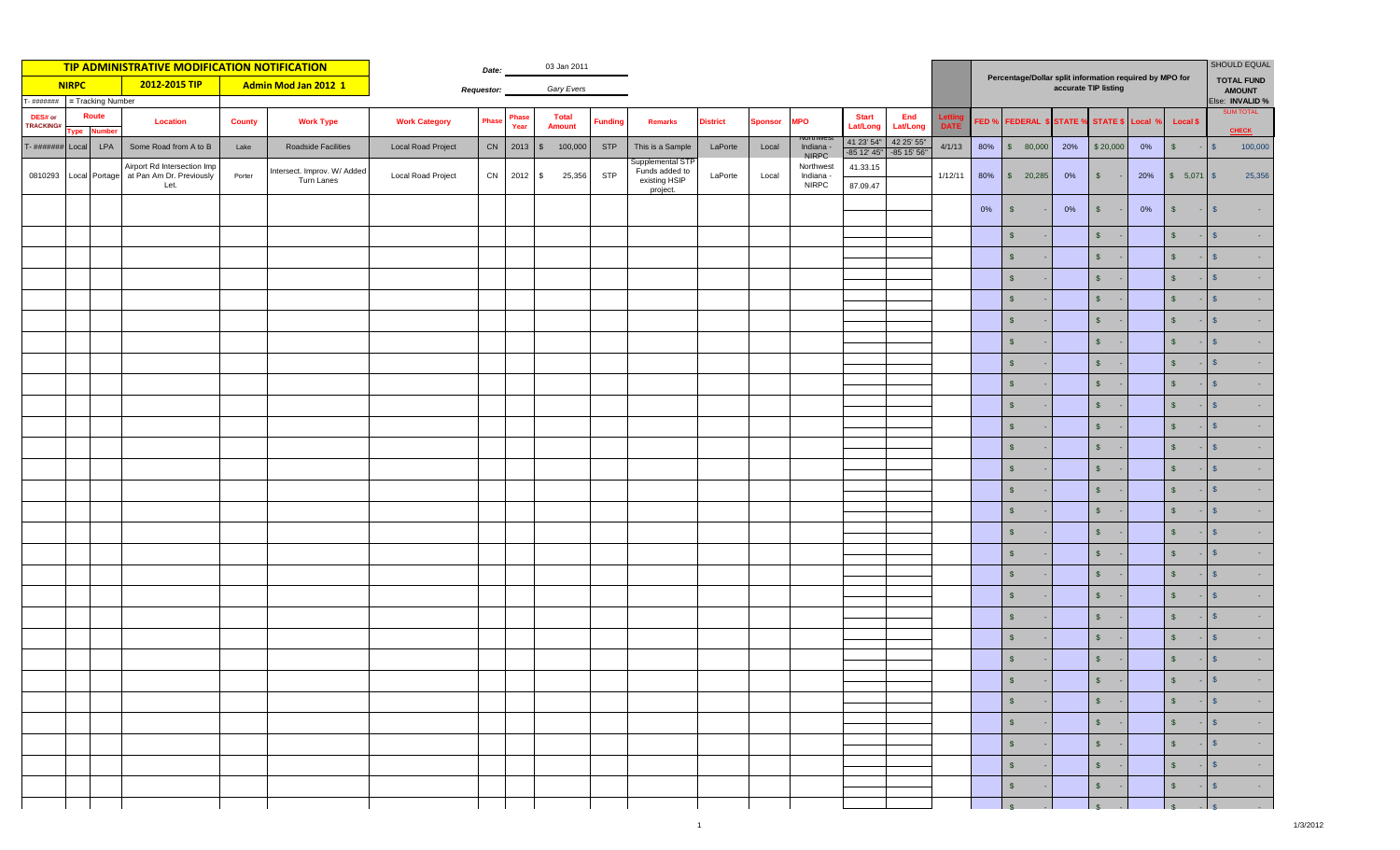| TIP ADMINISTRATIVE MODIFICATION NOTIFICATION<br>2012-2015 TIP<br>Admin Mod Jan 2012 1<br><b>NIRPC</b> |     |                    |          |               |                  | Date:                |            | 03 Jan 2011   |                               |                |                |                 |         |            |                                   |     |                                                                                 |     | SHOULD EQUAL                                       |     |     |                                    |                    |                                       |     |
|-------------------------------------------------------------------------------------------------------|-----|--------------------|----------|---------------|------------------|----------------------|------------|---------------|-------------------------------|----------------|----------------|-----------------|---------|------------|-----------------------------------|-----|---------------------------------------------------------------------------------|-----|----------------------------------------------------|-----|-----|------------------------------------|--------------------|---------------------------------------|-----|
|                                                                                                       |     |                    |          |               |                  | <b>Requestor:</b>    | Gary Evers |               |                               |                |                |                 |         |            |                                   |     | Percentage/Dollar split information required by MPO for<br>accurate TIP listing |     |                                                    |     |     | <b>TOTAL FUND</b><br><b>AMOUNT</b> |                    |                                       |     |
| $T - \frac{\mu}{\mu}$ = Tracking Number                                                               |     |                    |          |               |                  |                      |            |               |                               |                |                |                 |         |            |                                   |     |                                                                                 |     |                                                    |     |     |                                    |                    | Else: INVALID %                       |     |
| DES# or<br><b>TRACKING#</b>                                                                           |     | <b>Route</b>       | Location | <b>County</b> | <b>Work Type</b> | <b>Work Category</b> | Phase      | Phase<br>Year | <b>Total</b><br><b>Amount</b> | <b>Funding</b> | <b>Remarks</b> | <b>District</b> | Sponsor | <b>MPO</b> | <b>Start</b><br>Lat/Long Lat/Long | End | DATE                                                                            |     | FED % FEDERAL \$ STATE % STATE \$ Local % Local \$ |     |     |                                    |                    | <b>SUM TOTAL</b>                      |     |
|                                                                                                       |     | <b>Type Number</b> |          |               |                  |                      |            |               |                               |                |                |                 |         |            |                                   |     |                                                                                 |     | $\mathbf{\mathbf{v}}$                              |     |     |                                    | $\mathbf{\ddot{}}$ | <b>CHECK</b><br>$\tilde{\phantom{a}}$ |     |
|                                                                                                       |     |                    |          |               |                  |                      |            |               |                               |                |                |                 |         |            |                                   |     |                                                                                 |     |                                                    |     |     |                                    |                    |                                       |     |
|                                                                                                       |     |                    |          |               |                  |                      |            |               |                               |                |                |                 |         |            |                                   |     |                                                                                 |     |                                                    |     |     |                                    |                    |                                       |     |
|                                                                                                       |     |                    |          |               |                  |                      |            |               |                               |                |                |                 |         |            |                                   |     |                                                                                 |     |                                                    |     |     |                                    |                    |                                       |     |
|                                                                                                       |     |                    |          |               |                  |                      |            |               |                               |                |                |                 |         |            |                                   |     |                                                                                 |     |                                                    |     |     |                                    |                    |                                       |     |
|                                                                                                       |     |                    |          |               |                  |                      |            |               |                               |                |                |                 |         |            |                                   |     |                                                                                 |     |                                                    |     |     |                                    |                    |                                       |     |
|                                                                                                       |     |                    |          |               |                  |                      |            |               |                               |                |                |                 |         |            |                                   |     |                                                                                 |     |                                                    |     |     |                                    |                    |                                       |     |
|                                                                                                       |     |                    |          |               |                  |                      |            |               |                               |                |                |                 |         |            |                                   |     |                                                                                 |     |                                                    |     |     |                                    |                    |                                       |     |
| end                                                                                                   | end | end                | end      | end           | end              | end                  | end        | end           | end                           | end            | end            | end             | end     | end        | end                               | end | end                                                                             | end | end                                                | end | end | end                                | end                | end                                   | end |